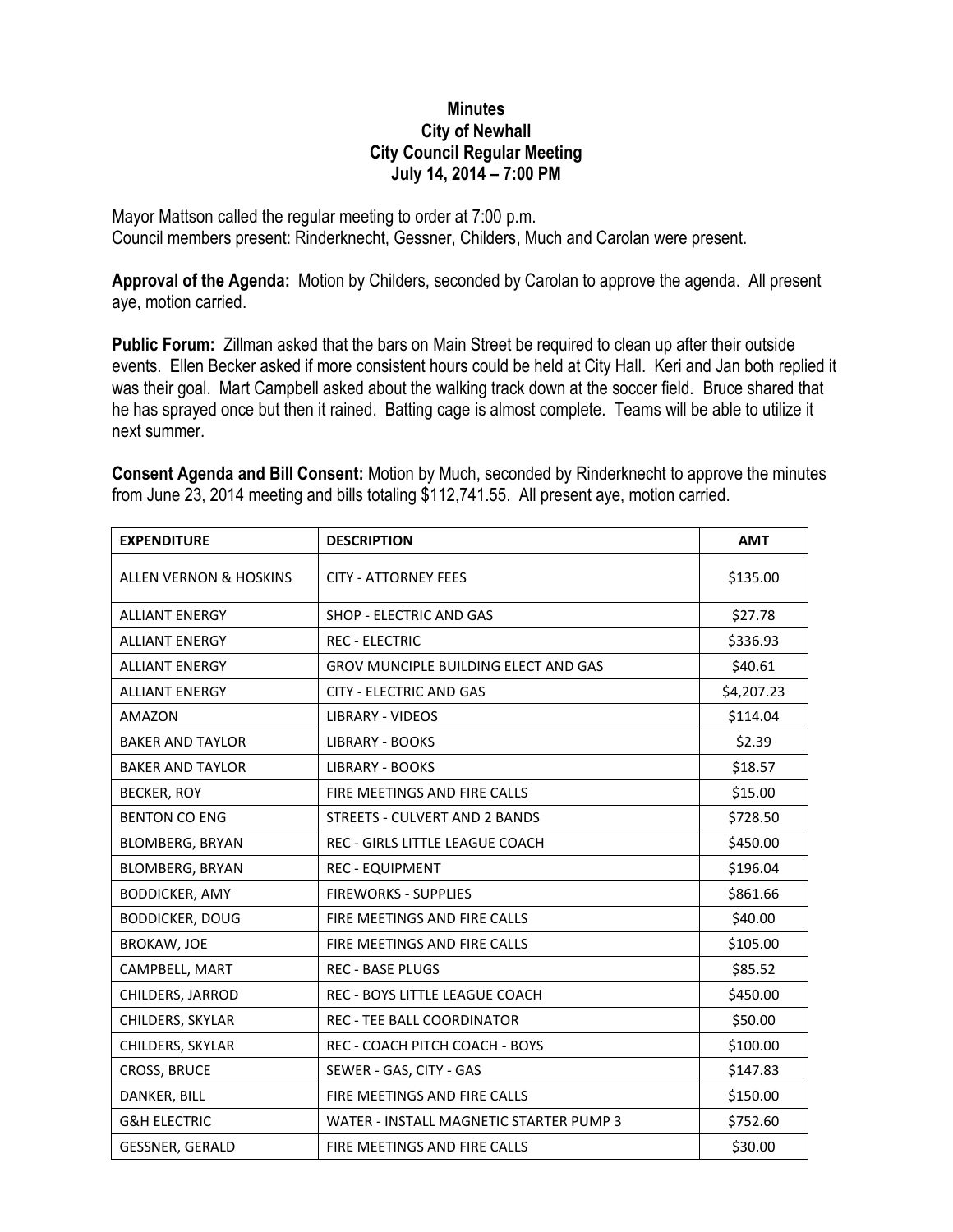| <b>GRAINGER</b>            | REC - BATTING CAGE EYEBOLT W/O SHOULDER | \$76.20      |
|----------------------------|-----------------------------------------|--------------|
| <b>GRAINGER</b>            | <b>MINI LAMP</b>                        | \$24.47      |
| HAGEN, JANE                | FIRST RESPONDER CALLS AND MEETINGS      | \$5.00       |
| <b>HERBS GARBAGE</b>       | <b>CITY GARBAGE AND RECYCLING</b>       | \$3,663.00   |
| HINDMAN, PAT               | FIRE MEETINGS AND FIRE CALLS            | \$30.00      |
| HINER, BILL                | FIRE MEETINGS AND FIRE CALLS            | \$200.00     |
| HLAS, JEREMY               | FIRE MEETINGS AND FIRE CALLS            | \$40.00      |
| <b>HRGREEN</b>             | SEWER PROF FEES THRU JUNE 13, 2014      | \$86,895.00  |
| INGALLS, LOREN             | <b>REC - GIRLS PONY LEAGUE COACH</b>    | \$450.00     |
| <b>IOWA ONE CALL</b>       | <b>CITY LOCATES</b>                     | \$9.00       |
| <b>JOHN DEERE</b>          | <b>STREETS - MISC PARTS</b>             | \$109.41     |
| <b>KEYSTONE LABS</b>       | <b>WATER ANALYSIS</b>                   | \$200.20     |
| KITHCART, JUSTIN           | REC - BOYS PONY LEAGUE COACH            | \$450.00     |
| KOOPMAN, PATRICK           | FIRE MEETINGS AND FIRE CALLS            | \$50.00      |
| KRAY, JARED                | FIRE MEETINGS AND FIRE CALLS            | \$75.00      |
| KUCH, MARC                 | FIRE MEETINGS AND FIRE CALLS            | \$135.00     |
| LUND, JAKE                 | REC - COACH PITCH COACH - GIRLS         | \$100.00     |
| MAHAN, JEREMY              | FIRE MEETINGS AND FIRE CALLS            | \$115.00     |
| MANTERNACH, DAVID          | FIRE MEETINGS AND FIRE CALLS            | \$15.00      |
| <b>NEWHALL LIIONS CLUB</b> | <b>FIREWORKS - GAMES</b>                | \$183.75     |
| <b>NORWAY REC BOARD</b>    | <b>REC - LEAGUE FEES</b>                | \$65.00      |
| <b>P&amp;K MIDWEST</b>     | <b>STREETS - MISC PARTS</b>             | \$41.74      |
| PICKERING BACKHOE          | STREETS - JETTED OUT 15 CULVERTS        | \$1,007.50   |
| RAYMAN, JASON              | FIRE MEETINGS AND FIRE CALLS            | \$40.00      |
| RAYMAN, KIM                | FIRST RESPONDER CALLS AND MEETINGS      | \$95.00      |
| SCHMUECKER, ROD            | FIRE MEETINGS AND FIRE CALLS            | \$30.00      |
| SCHOETTMER, ERIC           | FIRE MEETINGS AND FIRE CALLS            | \$120.00     |
| SEBASTIAN, OTIS            | FIRE MEETINGS AND FIRE CALLS            | \$25.00      |
| SEE, JUSTIN                | FIRE MEETINGS AND FIRE CALLS            | \$50.00      |
| <b>SOUTH SLOPE</b>         | CITY - TELEPHONE, CABLE AND INTERNET    | \$390.34     |
| <b>STAR PRESS</b>          | <b>CITY - SUBSCRIPTION</b>              | \$30.00      |
| STONEBREAKER, HUNTER       | FIRE MEETINGS AND FIRE CALLS            | \$25.00      |
| SUTTON, DAVE               | FIRE MEETINGS AND FIRE CALLS            | \$35.00      |
| <b>US CELLULAR</b>         | <b>CITY - CELL SERVICE</b>              | \$188.48     |
| UTILITY SERVICE CO. INC.   | <b>WATER - GROUND STORAGE</b>           | \$7,616.18   |
| VAN DEUSEN PHC             | <b>WATER - MISC PARTS</b>               | \$458.83     |
| VAWTER, ERIC               | FIRE MEETINGS AND FIRE CALLS            | \$20.00      |
| VAWTER, KEN                | FIRE MEETINGS AND FIRE CALLS            | \$90.00      |
| VELDHUIZEN, JOE            | FIRE MEETINGS AND FIRE CALLS            | \$160.00     |
| <b>VINTON LIVEWIRE</b>     | FIREWORKS - TOWN CELEBRATION AD         | \$293.00     |
| <b>WENDLING QUARRIES</b>   | <b>STREETS - ROAD STONE</b>             | \$89.75      |
|                            |                                         | \$112,741.55 |

**Council Action:**